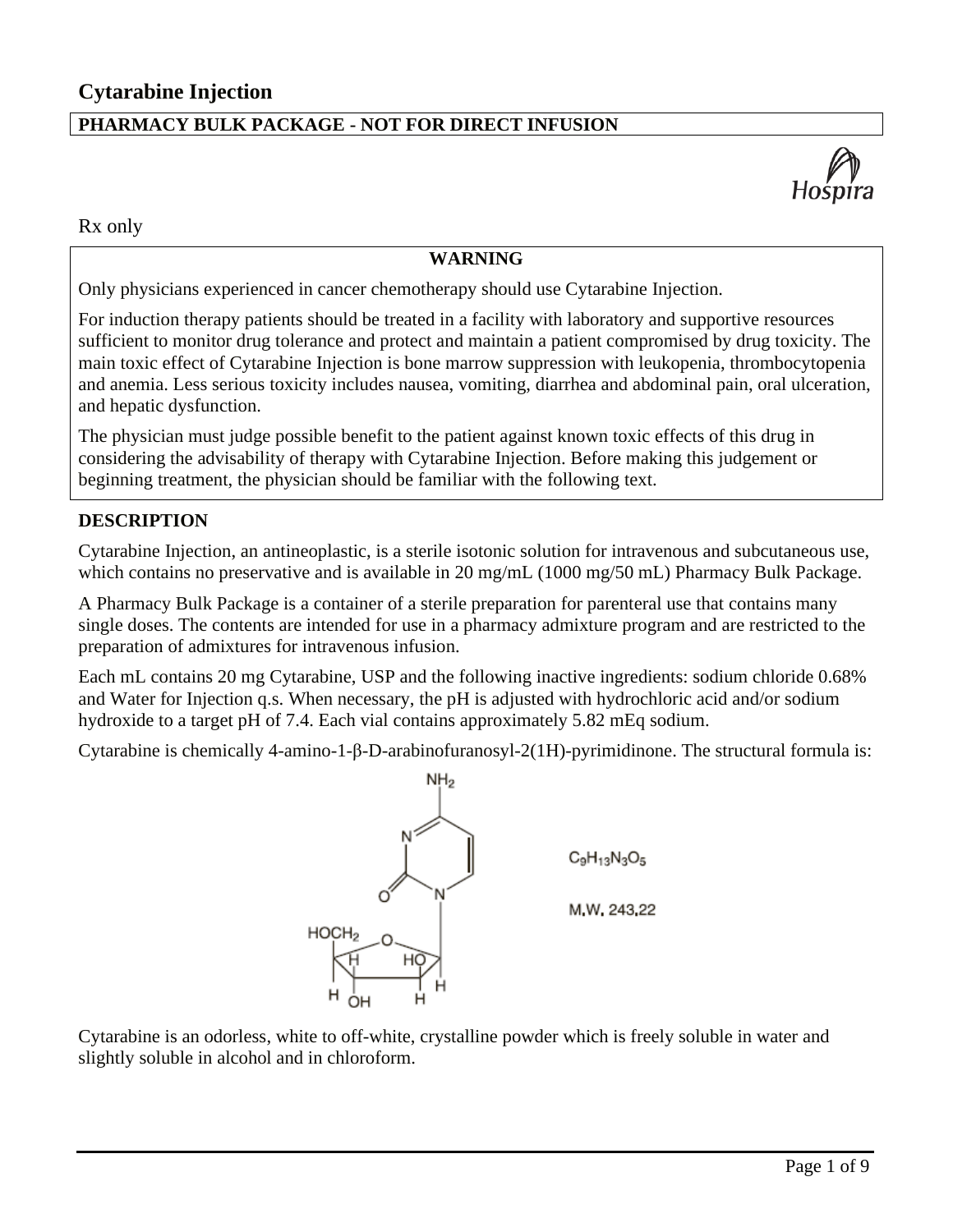# **CLINICAL PHARMACOLOGY**

**Cell Culture Studies:** Cytarabine is cytotoxic to a wide variety of proliferating mammalian cells in culture. It exhibits cell phase specificity, primarily killing cells undergoing DNA synthesis (S-phase) and under certain conditions blocking the progression of cells from the  $G_1$  phase to the S-phase. Although the mechanism of action is not completely understood, it appears that cytarabine acts through the inhibition of DNA polymerase. A limited, but significant, incorporation of cytarabine into both DNA and RNA has also been reported. Extensive chromosomal damage, including chromatoid breaks, have been produced by cytarabine and malignant transformation of rodent cells in culture has been reported. Deoxycytidine prevents or delays (but does not reverse) the cytotoxic activity.

**Cellular Resistance and Sensitivity:** Cytarabine is metabolized by deoxycytidine kinase and other nucleotide kinases to the nucleotide triphosphate, an effective inhibitor of DNA polymerase; it is inactivated by a pyrimidine nucleoside deaminase which converts it to the nontoxic uracil derivative. It appears that the balance of kinase and deaminase levels may be an important factor in determining sensitivity or resistance of the cell to cytarabine.

**Human Pharmacology:** Cytarabine is rapidly metabolized and is not effective orally; less than 20 percent of the orally administered dose is absorbed from the gastrointestinal tract.

Following rapid intravenous injection of cytarabine, labeled with tritium, the disappearance from plasma is biphasic. There is an initial distributive phase with a half-life of about 10 minutes, followed by a second elimination phase with a half-life of about 1 to 3 hours. After the distributive phase, more than 80 percent of plasma radioactivity can be accounted for by the inactive metabolite 1- β -D-arabinofuranosyluracil (ara-U). Within 24 hours about 80 percent of the administered radioactivity can be recovered in the urine, approximately 90 percent of which is excreted as ara-U.

Relatively constant plasma levels can be achieved by continuous intravenous infusion.

After subcutaneous or intramuscular administration of cytarabine labeled with tritium, peak-plasma levels of radioactivity are achieved about 20 to 60 minutes after injection and are considerably lower than those after intravenous administration.

Cerebrospinal fluid levels of cytarabine are low in comparison to plasma levels after single intravenous injection. However, in one patient in whom cerebrospinal levels were examined after 2 hours of constant intravenous infusion, levels approached 40 percent of the steady state plasma level. With intrathecal administration, levels of cytarabine in the cerebrospinal fluid declined with a first order half-life of about 2 hours. Because cerebrospinal fluid levels of deaminase are low, little conversion to ara-U was observed.

**Immunosuppressive Action:** Cytarabine is capable of obliterating immune responses in man during administration with little or no accompanying toxicity. Suppression of antibody responses to E. coli-VI antigen and tetanus toxoid have been demonstrated. This suppression was obtained during both primary and secondary antibody responses.

Cytarabine also suppressed the development of cell-mediated responses such as delayed hypersensitivity skin reaction to dinitrochlorobenzene. However, it had no effect on already established delayed hypersensitivity reactions.

Following 5-day courses of intensive therapy with cytarabine, the immune response was suppressed, as indicated by the following parameters: macrophage ingress into skin windows; circulating antibody response following primary antigenic stimulation; lymphocyte blastogenesis with phytohemagglutinin. A few days after termination of therapy there was a rapid return to normal.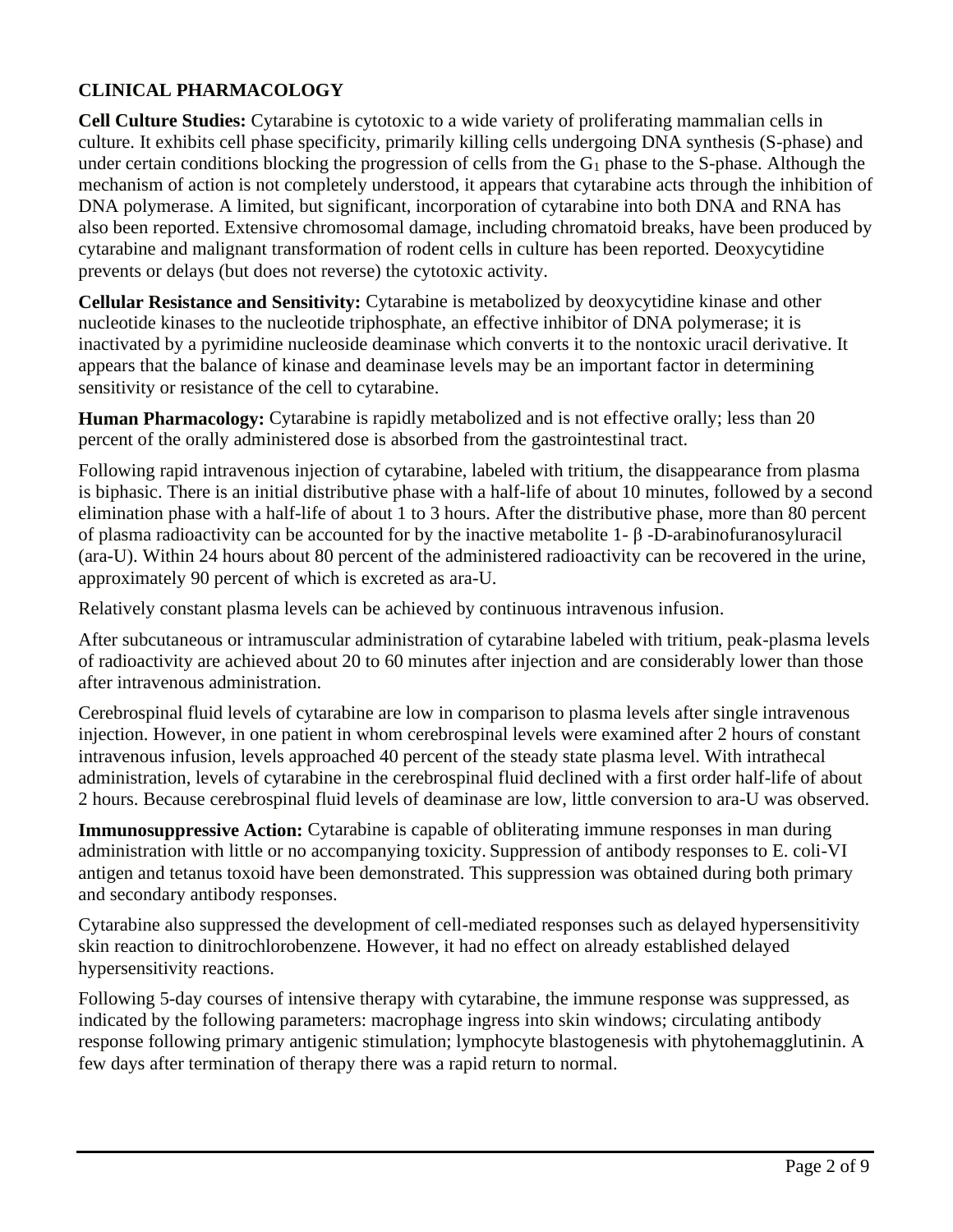# **INDICATIONS AND USAGE**

Cytarabine in combination with other approved anticancer drugs is indicated for remission induction in acute non-lymphocytic leukemia of adults and children. It has also been found useful in the treatment of acute lymphocytic leukemia and the blast phase of chronic myelocytic leukemia. Intrathecal administration of cytarabine is indicated in the prophylaxis and treatment of meningeal leukemia.

### **CONTRAINDICATIONS**

Cytarabine Injection is contraindicated in those patients who are hypersensitive to the drug.

### **WARNINGS (See boxed WARNING)**

Cytarabine is a potent bone marrow suppressant. Therapy should be started cautiously in patients with pre-existing drug-induced bone marrow suppression. Patients receiving this drug must be under close medical supervision and, during induction therapy, should have leucocyte and platelet counts performed daily. Bone marrow examinations should be performed frequently after blasts have disappeared from the peripheral blood. Facilities should be available for management of complications, possibly fatal, of bone marrow suppression (infection resulting from granulocytopenia and other impaired body defenses, and hemorrhage secondary to thrombocytopenia). One case of anaphylaxis that resulted in acute cardiopulmonary arrest and required resuscitation has been reported. This occurred immediately after the intravenous administration of cytarabine.

Severe and at times fatal CNS, GI and pulmonary toxicity (different from that seen with conventional therapy regimens of cytarabine) has been reported following some experimental cytarabine dose schedules. These reactions include reversible corneal toxicity, and hemorrhagic conjunctivitis, which may be prevented or diminished by prophylaxis with a local corticosteroid eye drop; cerebral and cerebellar dysfunction, including personality changes, somnolence and coma, usually reversible; severe gastrointestinal ulceration, including pneumatosis cystoides intestinalis leading to peritonitis; sepsis and liver abscess; pulmonary edema, liver damage with increased hyperbilirubinemia; bowel necrosis; and necrotizing colitis. Rarely, severe skin rash, leading to desquamation has been reported. Complete alopecia is more commonly seen with experimental high dose therapy than with standard cytarabine treatment programs. If experimental high dose therapy is used, do not use a diluent containing benzyl alcohol.

Cases of cardiomyopathy with subsequent death has been reported following experimental high dose therapy with cytarabine in combination with cyclophosphamide when used for bone marrow transplant preparation.

A syndrome of sudden respiratory distress, rapidly progressing to pulmonary edema and radiographically pronounced cardiomegaly has been reported following experimental high dose therapy with cytarabine used for the treatment of relapsed leukemia from one institution in 16/72 patients. The outcome of this syndrome can be fatal.

Two patients with childhood acute myelogenous leukemia who received intrathecal and intravenous cytarabine at conventional doses (in addition to a number of other concomitantly administered drugs) developed delayed progressive ascending paralysis resulting in death in one of the two patients.

**Use in Pregnancy:** Cytarabine Injection can cause fetal harm when administered to a pregnant woman. Cytarabine causes abnormal cerebellar development in the neonatal hamster and is teratogenic to the rat fetus. There are no adequate and well-controlled studies in pregnant women. Women of childbearing potential should be advised to avoid becoming pregnant.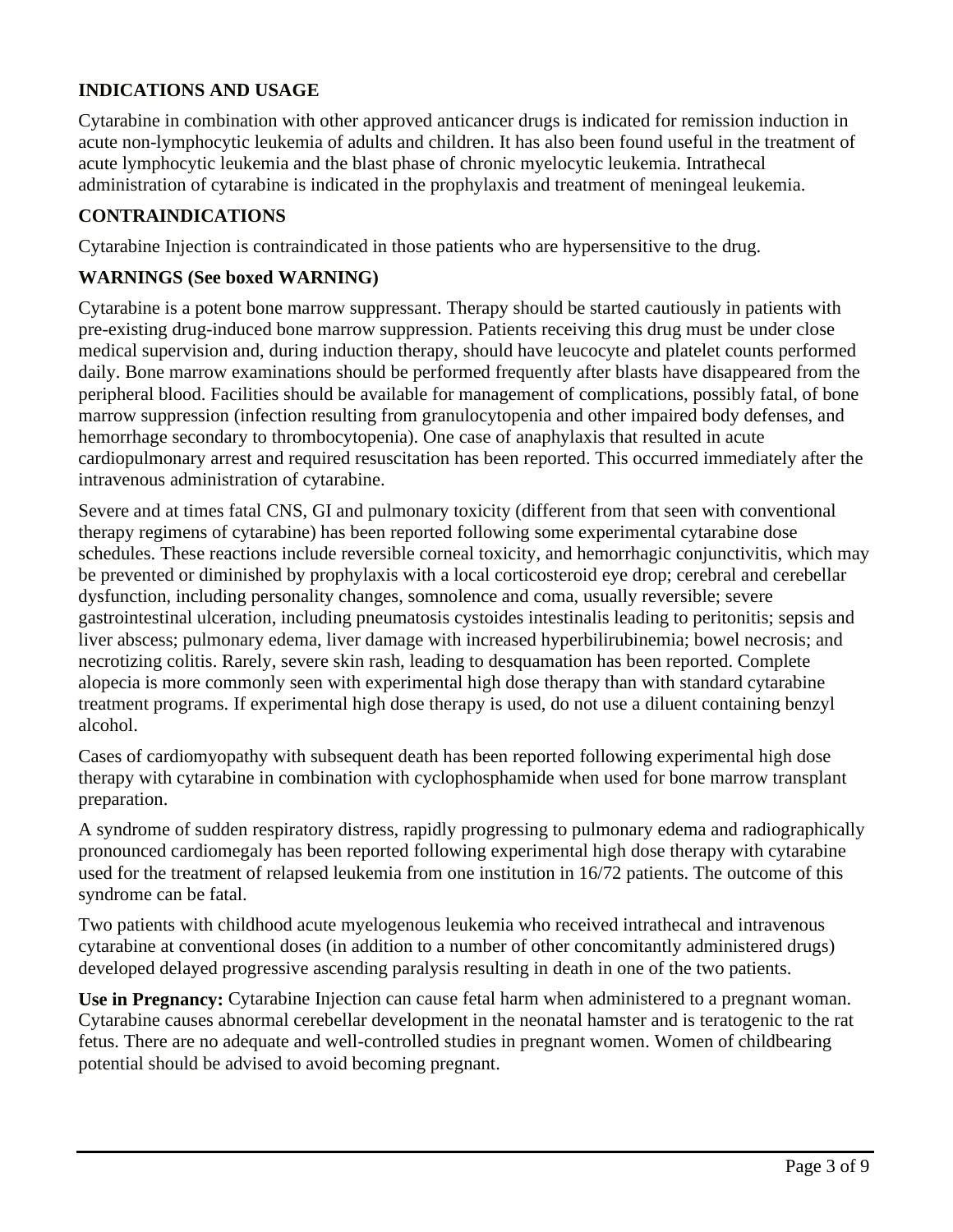# **PRECAUTIONS**

**1. General Precautions:** Patients receiving Cytarabine Injection must be monitored closely. Frequent platelet and leukocyte counts and bone marrow examinations are mandatory. Consider suspending or modifying therapy when drug-induced marrow depression has resulted in a platelet count under 50,000 or a polymorphonuclear granulocyte count under  $1000/\text{mm}^3$ . Counts of formed elements in the peripheral blood may continue to fall after the drug is stopped and reach lowest values after drug-free intervals of 12 to 24 days. When indicated, restart therapy when definite signs of marrow recovery appear (on successive bone marrow studies). Patients whose drug is withheld until "normal" peripheral blood values are attained may escape from control.

When large intravenous doses are given quickly, patients are frequently nauseated and may vomit for several hours postinjection. This problem tends to be less severe when the drug is infused.

The human liver apparently detoxifies a substantial fraction of an administered dose. In particular, patients with renal or hepatic function impairment may have a higher likelihood of CNS toxicity after high-dose cytarabine treatment. Use the drug with caution and possibly at reduced dose in patients whose liver or kidney function is poor.

Periodic checks of bone marrow, liver and kidney functions should be performed in patients receiving Cytarabine Injection.

Like other cytotoxic drugs, Cytarabine Injection may induce hyperuricemia secondary to rapid lysis of neoplastic cells. The clinician should monitor the patient's blood uric acid level and be prepared to use such supportive and pharmacologic measures as might be necessary to control this problem.

Acute pancreatitis has been reported to occur in a patient receiving cytarabine by continuous infusion and in patients being treated with cytarabine who have had prior treatment with L-asparaginase.

- **2. Information for patient:** Not applicable.
- **3. Laboratory tests:** See **General Precautions**.
- **4. Drug Interactions: Reversible decreases in steady-state plasma digoxin concentrations and renal glycoside excretion were observed in patients receiving beta-acetyldigoxin and chemotherapy regimens containing cyclophosphamide, vincristine and prednisone with or without cytarabine or procarbazine. Steady-state plasma digitoxin concentrations did not appear to change. Therefore, monitoring of plasma digoxin levels may be indicated in patients receiving similar combination chemotherapy regimens. The utilization of digitoxin for such patients may be considered as an alternative.**

An *in vitro* interaction study between gentamicin and cytarabine showed a cytarabine related antagonism for the susceptibility of *K. pneumoniae* strains. This study suggests that in patients on cytarabine being treated with gentamicin for a *K. pneumoniae* infection, the lack of a prompt therapeutic response may indicate the need for reevaluation of antibacterial therapy.

Clinical evidence in one patient showed possible inhibition of fluorocytosine efficacy during therapy with cytarabine. This may be due to potential competitive inhibition of its uptake.

- **5. Carcinogenesis, mutagenesis, impairment of fertility:** Extensive chromosomal damage, including chromatoid breaks have been produced by cytarabine and malignant transformation of rodent cells in culture has been reported.
- **6. Pregnancy:** See **WARNINGS**. A review of the literature has shown 32 reported cases where cytarabine was given during pregnancy, either alone or in combination with other cytotoxic agents.

Eighteen normal infants were delivered. Four of these had first trimester exposure. Five infants were premature or of low birth weight. Twelve of the 18 normal infants were followed up at ages ranging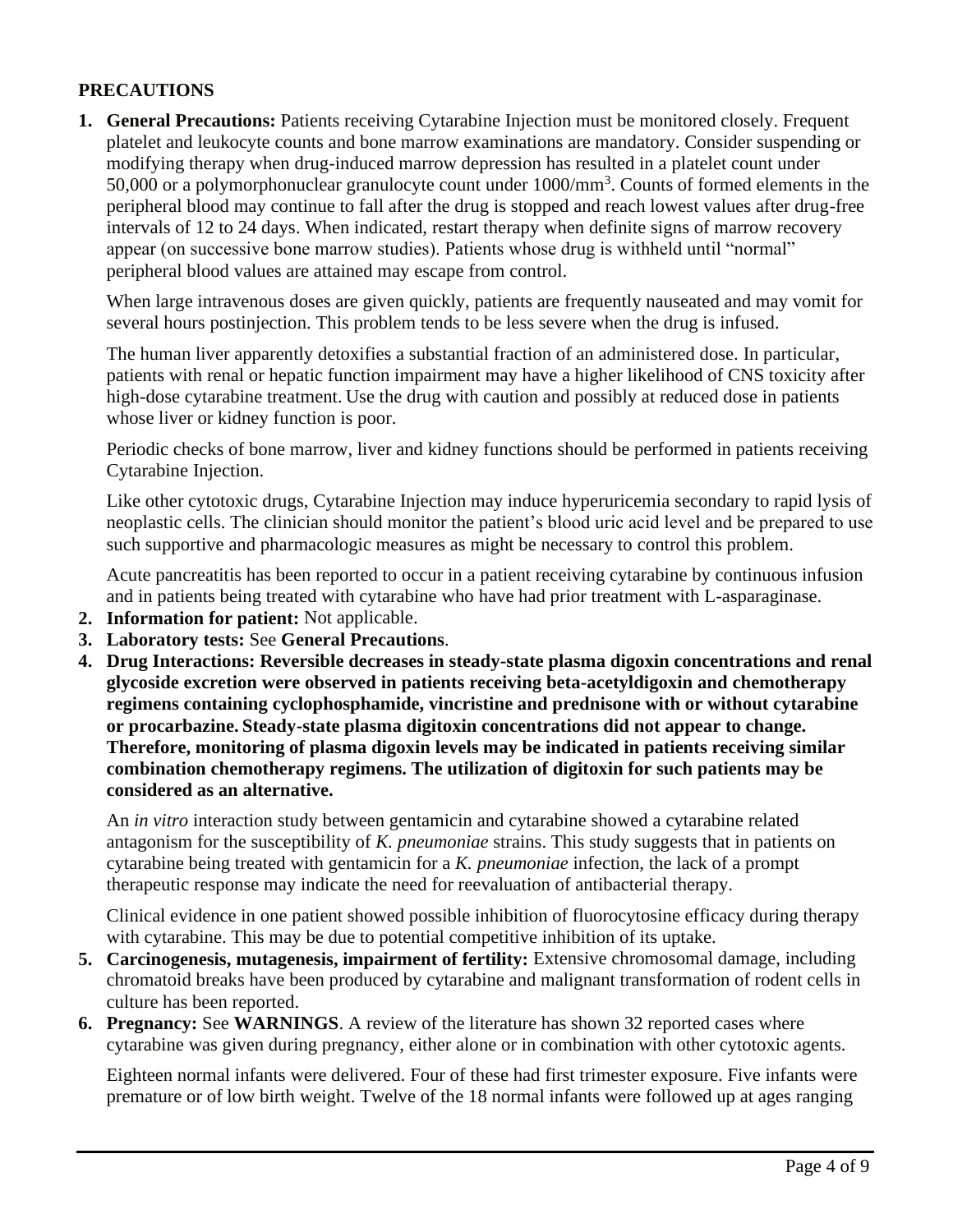from six weeks to seven years, and showed no abnormalities. One apparently normal infant died at 90 days of gastroenteritis.

Two cases of congenital abnormalities have been reported, one with upper and lower distal limb defects, and the other with extremity and ear deformities. Both of these cases had first trimester exposure.

There were seven infants with various problems in the neonatal period, including pancytopenia; transient depression of the WBC, hematocrit or platelets; electrolyte abnormalities; transient eosinophilia; and one case of increased IgM levels and hyperpyrexia possibly due to sepsis. Six of the seven infants were also premature. The child with pancytopenia died at 21 days of sepsis.

Therapeutic abortions were done in five cases. Four fetuses were grossly normal, but one had an enlarged spleen and another showed Trisomy C chromosome abnormality in the chorionic tissue.

Because of the potential for abnormalities with cytotoxic therapy, particularly during the first trimester, a patient who is or who may become pregnant while on Cytarabine Injection should be apprised of the potential risk to the fetus and the advisability of pregnancy continuation. There is a definite, but considerably reduced risk if therapy is initiated during the second or third trimester. Although normal infants have been delivered to patients treated in all three trimesters of pregnancy, follow-up of such infants would be advisable.

- **7. Labor and delivery:** Not applicable.
- **8. Nursing mothers:** It is not known whether this drug is excreted in human milk. Because many drugs are excreted in human milk and because of the potential for serious adverse reactions in nursing infants from cytarabine, a decision should be made whether to discontinue nursing or to discontinue the drug, taking into account the importance of the drug to the mother.
- **9. Pediatric use:** See **INDICATIONS AND USAGE**.

### **ADVERSE REACTIONS**

**Expected Reactions:** Because cytarabine is a bone marrow suppressant, anemia, leukopenia, thrombocytopenia, megaloblastosis and reduced reticulocytes can be expected as a result of administration with cytarabine. The severity of these reactions are dose and schedule dependent. Cellular changes in the morphology of bone marrow and peripheral smears can be expected.

Following 5-day constant infusions or acute injections of 50 mg/m<sup>2</sup> to 600 mg/m<sup>2</sup>, white cell depression follows a biphasic course. Regardless of initial count, dosage level, or schedule, there is an initial fall starting the first 24 hours with a nadir at days 7-9. This is followed by a brief rise which peaks around the twelfth day. A second and deeper fall reaches nadir at days 15-24. Then there is a rapid rise to above baseline in the next 10 days. Platelet depression is noticeable at 5 days with a peak depression occurring between days 12-15. Thereupon, a rapid rise to above baseline occurs in the next 10 days.

**Infectious Complications: Infection:** Viral, bacterial, fungal, parasitic, or saprophytic infections, in any location in the body may be associated with the use of cytarabine alone or in combination with other immunosuppressive agents following immunosuppressant doses that affect cellular or humoral immunity. These infections may be mild, but can be severe and at times fatal.

**The Cytarabine (Ara-C) Syndrome:** A cytarabine syndrome has been described by Castleberry. It is characterized by fever, myalgia, bone pain, occasionally chest pain, maculopapular rash, conjunctivitis and malaise. It usually occurs 6-12 hours following drug administration. Corticosteroids have been shown to be beneficial in treating or preventing this syndrome. If the symptoms of the syndrome are deemed treatable, corticosteroids should be contemplated as well as continuation of therapy with Cytarabine Injection.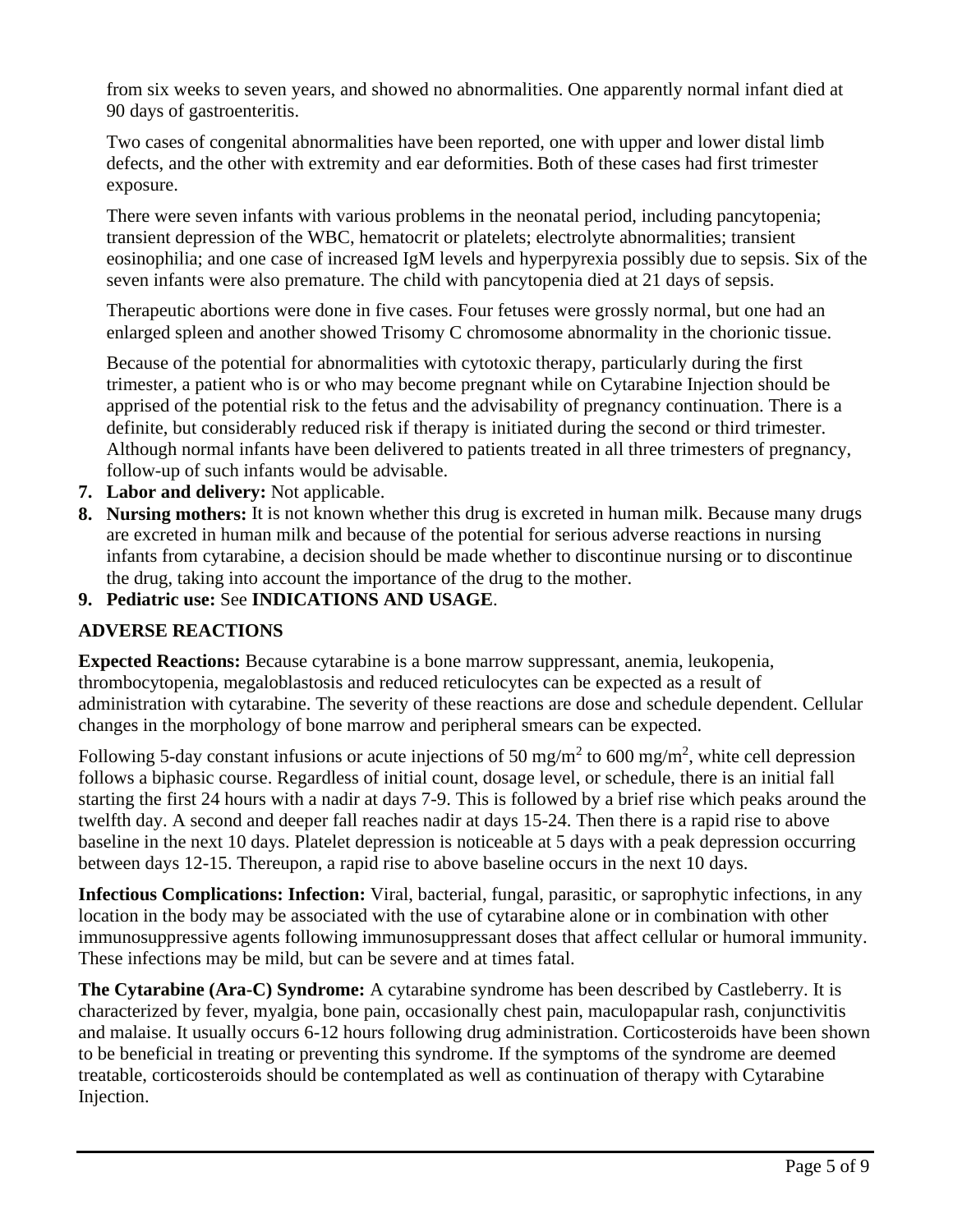**Most Frequent Adverse Reactions:** Anorexia, hepatic dysfunction, nausea, fever, vomiting, rash, diarrhea, thrombophlebitis, oral and anal inflammation or ulceration, bleeding (all sites). Nausea and vomiting are most frequent following rapid intravenous injection.

**Less Frequent Adverse Reactions:** Sepsis, abdominal pain, pneumonia, freckling, cellulitis at injection site, jaundice, skin ulceration, conjunctivitis (may occur with rash), urinary retention, dizziness, renal dysfunction, alopecia, neuritis, anaphylaxis (see **WARNINGS**), neural toxicity, allergic edema, sore throat, pruritus, esophageal ulceration, shortness of breath, esophagitis, urticaria, chest pain, pericarditis, headache, bowel necrosis, pancreatitis, sinus bradycardia.

**Experimental Doses:** Severe and at times fatal CNS, GI and pulmonary toxicity (different from that seen with conventional therapy regimens of cytarabine) has been reported following some experimental dose schedules of Cytarabine. These reactions include reversible corneal toxicity and hemorrhagic conjunctivitis, which may be prevented or diminished by prophylaxis with a local corticosteroid eye drop; cerebral and cerebellar dysfunction, including personality changes, somnolence and coma, usually reversible; severe gastrointestinal ulceration, including pneumatosis cystoides intestinalis leading to peritonitis; sepsis and liver abscess; pulmonary edema, liver damage with increased hyperbilirubinemia; bowel necrosis; and necrotizing colitis. Rarely, severe skin rash, leading to desquamation has been reported. Complete alopecia is more commonly seen with experimental high dose therapy than with standard cytarabine treatment programs. If experimental high dose therapy is used, do not use a diluent containing benzyl alcohol.

Cases of cardiomyopathy with subsequent death has been reported following experimental high dose therapy with cytarabine in combination with cyclophosphamide when used for bone marrow transplant preparation. **This cardiac toxicity may be schedule dependent.**

A syndrome of sudden respiratory distress, rapidly progressing to pulmonary edema and radiographically pronounced cardiomegaly has been reported following experimental high dose therapy with cytarabine used for the treatment of relapsed leukemia from one institution in 16/72 patients. The outcome of this syndrome can be fatal.

Two patients with adult acute non-lymphocytic leukemia developed peripheral motor and sensory neuropathies after consolidation with high-dose cytarabine, daunorubicin, and asparaginase. Patients treated with high-dose cytarabine should be observed for neuropathy since dose schedule alterations may be needed to avoid irreversible neurologic disorders.

Ten patients treated with experimental intermediate doses of cytarabine  $(1 g/m<sup>2</sup>)$  with and without other chemotherapeutic agents (meta-AMSA, daunorubicin, etoposide) at various dose regimens developed a diffuse interstitial pneumonitis without clear cause that may have been related to the cytarabine.

Two cases of pancreatitis have been reported following experimental doses of cytarabine and numerous other drugs. Cytarabine could have been the causative agent.

# **OVERDOSAGE**

There is no antidote for cytarabine overdosage. Doses of 4.5  $g/m^2$  by intravenous infusion over 1 hour every 12 hours for 12 doses has caused an unacceptable increase in irreversible CNS toxicity and death.

Single doses as high as  $3 \frac{g}{m^2}$  have been administered by rapid intravenous infusion without apparent toxicity.

# **DOSAGE AND ADMINISTRATION**

**Cytarabine Injection (non-preserved) can be administered by intravenous injection or infusion, subcutaneously, or intrathecally. However, the intent of this Pharmacy Bulk Package is for the**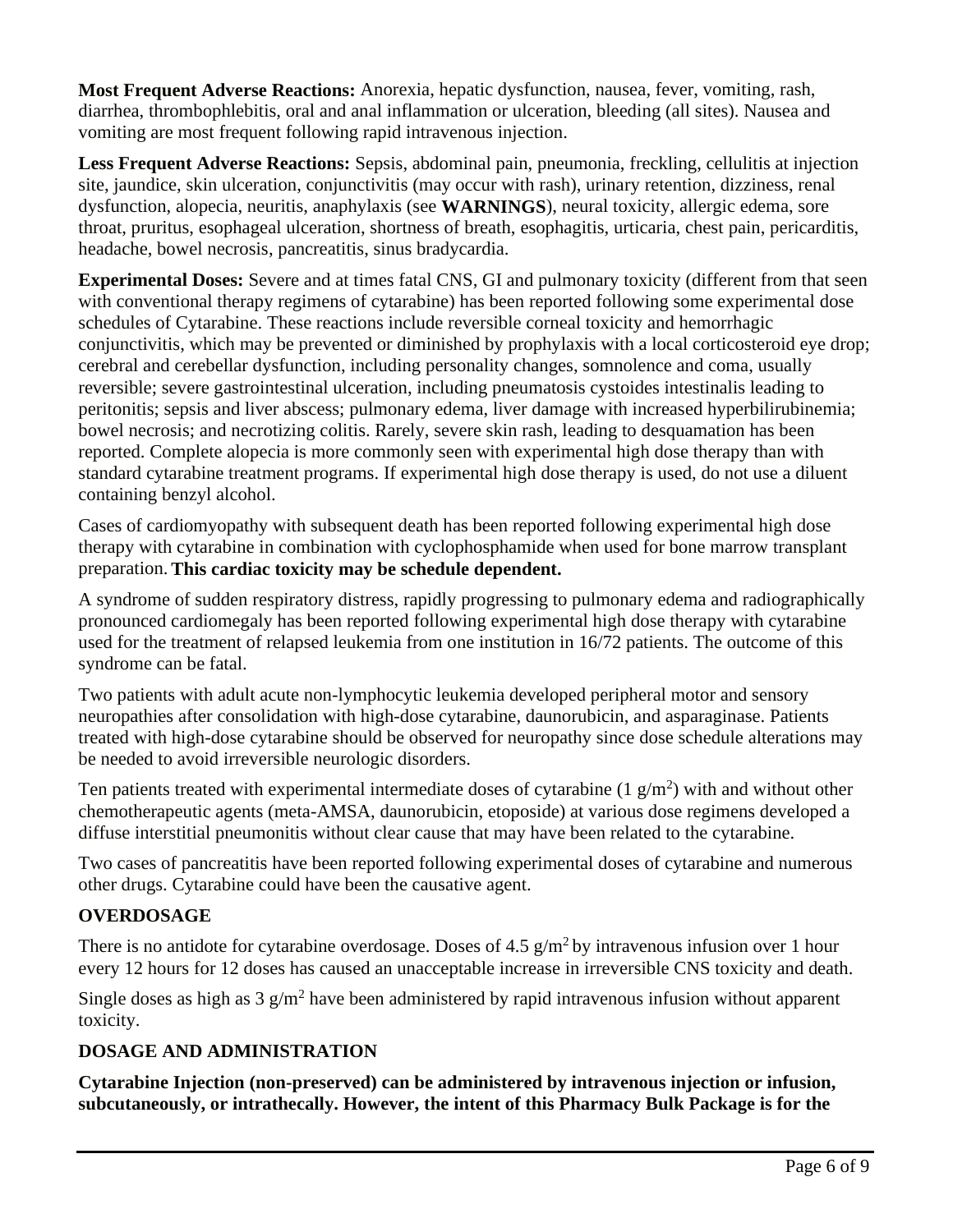### **preparation of solutions for intravenous infusion only. Intrathecal use of cytarabine requires the use of single-dose, unpreserved solutions only.**

Cytarabine Injection is not active orally. The schedule and method of administration varies with the program of therapy to be used. While Cytarabine Injection may be given by intravenous infusion or injection, or subcutaneously or intrathecally, THE PURPOSE OF THE PHARMACY BULK PACKAGE IS FOR THE PREPARATION OF INTRAVENOUS INFUSIONS. Thrombophlebitis has occurred at the site of drug injection or infusion in some patients, and rarely patients have noted pain and inflammation at subcutaneous injection sites. In most instances, however, the drug has been well tolerated.

Patients can tolerate higher total doses when they receive the drug by rapid intravenous injection as compared with slow infusion. This phenomenon is related to the drug's rapid inactivation and brief exposure of susceptible normal and neoplastic cells to significant levels after rapid injection. Normal and neoplastic cells seem to respond in somewhat parallel fashion to these different modes of administration and no clear-cut clinical advantage has been demonstrated for either.

In the induction therapy of acute non-lymphocytic leukemia, the usual cytarabine dose in combination with other anti-cancer drugs is 100 mg/m<sup>2</sup>/day by continuous intravenous infusion (Days 1-7) or 100 mg/m<sup>2</sup> intravenous every 12 hours (Days 1-7).

The literature should be consulted for the current recommendations for use in acute lymphocytic leukemia.

**Intrathecal Use in Meningeal Leukemia:** Cytarabine has been used intrathecally in acute leukemia in doses ranging from 5 mg/m<sup>2</sup> to 75 mg/m<sup>2</sup> of body surface area. The frequency of administration varied from once a day for 4 days to once every 4 days. The most frequently used dose was 30 mg/m<sup>2</sup> every 4 days until cerebrospinal fluid findings were normal, followed by one additional treatment. The dosage schedule is usually governed by the type and severity of central nervous system manifestations and the response to previous therapy.

### **If used intrathecally, do not use a solution containing benzyl alcohol. This pharmacy bulk package is not intended to be used for the preparation of intrathecal doses.**

Cytarabine given intrathecally may cause systemic toxicity and careful monitoring of the hemopoietic system is indicated. Modification of other anti-leukemia therapy may be necessary. Major toxicity is rare. The most frequently reported reactions after intrathecal administration were nausea, vomiting and fever; these reactions are mild and self-limiting. Paraplegia has been reported. Necrotizing leukoencephalopathy occurred in 5 children; these patients had also been treated with intrathecal methotrexate and hydrocortisone, as well as by central nervous system radiation. Isolated neurotoxicity has been reported. Blindness occurred in two patients in remission whose treatment had consisted of combination systemic chemotherapy, prophylactic central nervous system radiation and intrathecal cytarabine.

When cytarabine is administered both intrathecally and intravenously within a few days, there is an increased risk of spinal cord toxicity, however, in serious life-threatening disease, concurrent use of intravenous and intrathecal cytarabine is left to the discretion of the treating physician.

Focal leukemic involvement of the central nervous system may not respond to intrathecal cytarabine and may better be treated with radiotherapy.

**Chemical Stability of Infusion Solutions:** Chemical stability studies were performed by a stability indicating HPLC assay on Cytarabine Injection in infusion solutions. These studies showed that when Cytarabine Injection was diluted with Water for Injection, 5% Dextrose Injection or Sodium Chloride Injection, in both glass and plastic infusion bags, 97-100% of the cytarabine was present after 8 days storage at room temperature.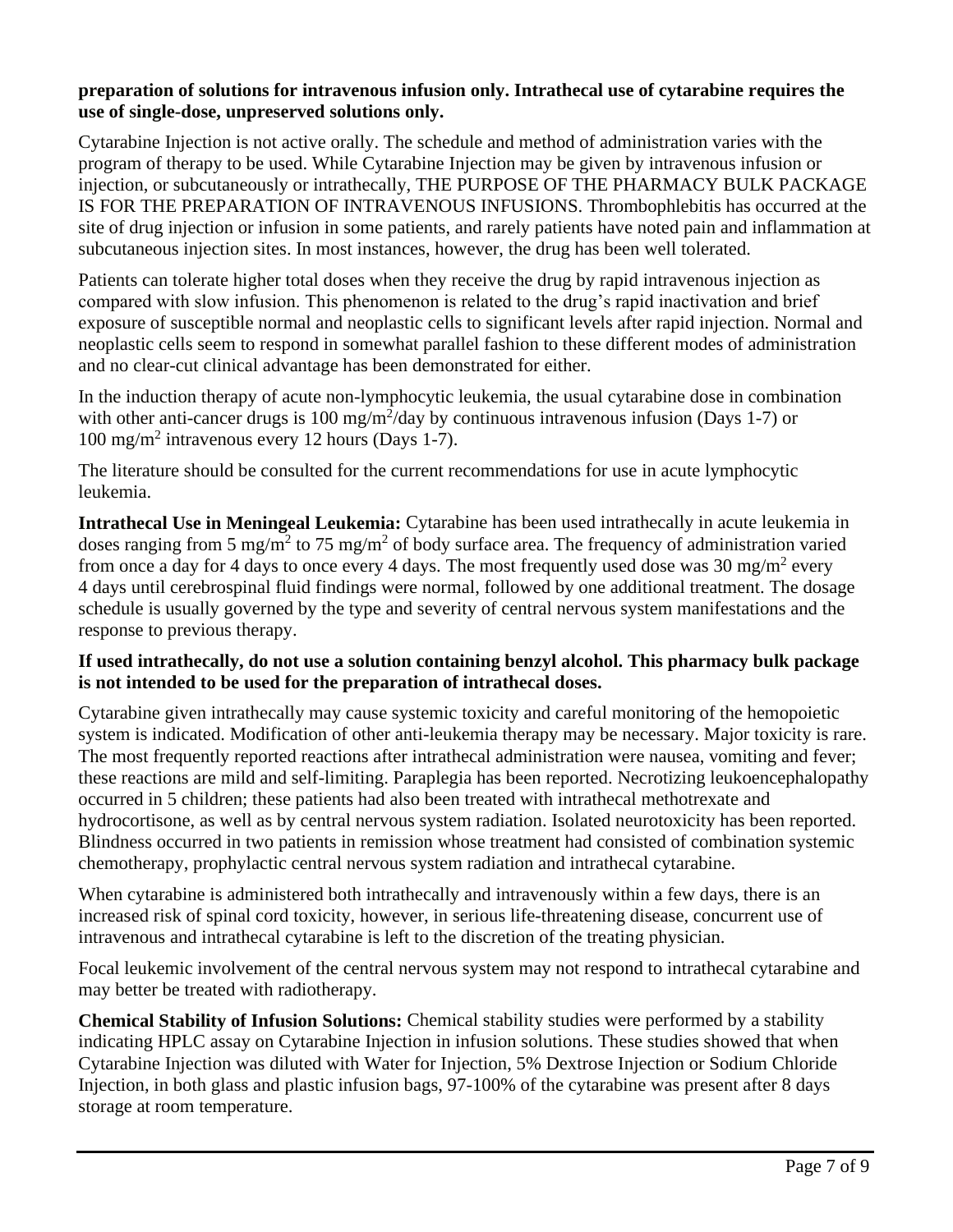**This chemical stability information in no way indicates that it would be acceptable practice to infuse a cytarabine admixture well after the preparation time. Good professional practice suggests that administration of an admixture should be as soon after preparation as feasible.**

Parenteral drugs should be inspected visually for particulate matter and discoloration prior to administration, whenever solution and container permit.

**Handling and Disposal:** Procedures for proper handling and disposal of anti-cancer drugs should be considered. Several guidelines on this subject have been published.<sup>1-7</sup> There is no general agreement that all of the procedures recommended in the guidelines are necessary or appropriate.

**Direction for Dispensing From Pharmacy Bulk Package:** The 50 mL Pharmacy Bulk Package is for use in the Pharmacy Admixtures Service only. The vials should be inserted into the plastic handling device provided, suspended as a unit in the laminar flow hood.

A single entry through the vial closure should be made with a sterile dispensing set or transfer device. Transfer individual doses to appropriate intravenous infusion solutions. Use of a syringe with needle is not recommended. Multiple entries will increase the potential of microbial and particulate contamination.

The above process should be carried out under a laminar flow hood using aseptic technique. Care should be exercised to protect personnel from aerosolized drug (see **DOSAGE AND ADMINISTRATION**, **REFERENCES**). Discard any unused portion within **4** hours after initial closure entry.

# **HOW SUPPLIED**

Cytarabine Injection, PHARMACY BULK PACKAGE. Sterile, Isotonic Solution. Preservative Free. NDC No. 61703-303-46.

Protect from light. Retain in carton until time of use.

Cytarabine Injection 20 mg/mL (1000 mg) in a 50 mL flip-top vial (green cap), packaged individually. Store at 20°C to 25°C (68°F to 77°F) [USP Controlled Room Temperature].

# **REFERENCES**

- 1. Recommendations for the Safe handling of Parenteral Antineoplastic Drugs, NIH Publications No. 83-2621. For sale by the Superintendent of Documents, U.S. Government Printing Office, Washington, D.C. 20402.
- 2. AMA Council Report, Guidelines for Handling Parenteral Antineoplastics, JAMA, 1985; 2.53 (11): 1590-1592.
- 3. National Study Commission on Cytotoxic Exposure Recommendations for Handling Cytotoxic Agents. Available from Louis P. Jeffrey, ScD., Chairman, National Study Commission on Cytotoxic Exposure, Massachusetts College of Pharmacy and Allied Health Sciences, 179 Longwood Avenue, Boston, Massachusetts 02115.
- 4. Clinical Oncological Society of Australia, Guidelines and Recommendations for Safe handling of Antineoplastic Agents. Med J Australia, 1983; 1:426-428.
- 5. Jones RB, *et al:* Safe Handling of Chemotherapeutic Agents: A Report from the Mount Sinai Medical Center. CA-A Cancer Journal of Clinicians, 1983; (Sept/Oct) 258-263.
- 6. American Society of Hospital Pharmacists Technical Assistance Bulletin on Handling Cytotoxic and Hazardous Drugs. Am J. Hosp. Pharm, 1990; 47:1033-1049.
- 7. Controlling Occupational Exposure to Hazardous Drugs. (OSHA Work Practice Guidelines), Am J. Health- Syst Pharm, 1996; 53: 1669-1685.